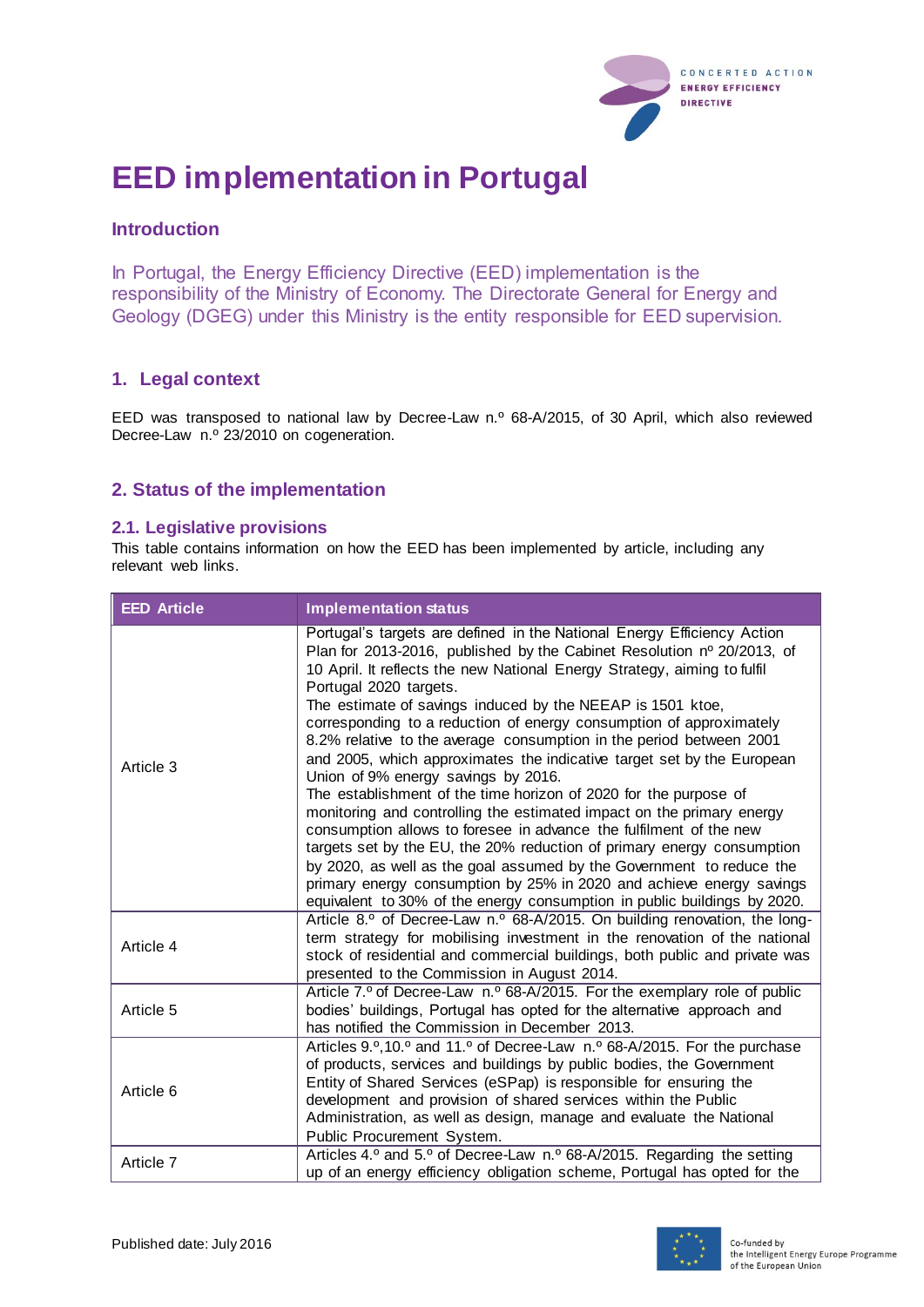

|                   | alternative approach and has notified the Commission in December 2013.                                                                                                                                                                                                                                                                                                                                                                                                                                                                                                                                                                                 |
|-------------------|--------------------------------------------------------------------------------------------------------------------------------------------------------------------------------------------------------------------------------------------------------------------------------------------------------------------------------------------------------------------------------------------------------------------------------------------------------------------------------------------------------------------------------------------------------------------------------------------------------------------------------------------------------|
| Article 8         | On energy audits and energy management systems, Portugal already<br>had mandatory energy efficiency schemes in place, namely for Industry<br>and Transport sectors, being the minimum criteria to its scope the annual<br>energy consumption. Paragraph 4 of this article created the obligation of<br>conducting energy audits by non SMEs, which was transposed by<br>Articles 12.º and 13.º of Decree-Law n.º 68-A/2015.                                                                                                                                                                                                                            |
| Article 9, 10, 11 | Articles 16.º, 17.º, 18.º and 19.º of Decree-Law n.º 68-A/2015 and Order<br>n. <sup>o</sup> 231/2013 transposes the obligations on metering and billing<br>information.                                                                                                                                                                                                                                                                                                                                                                                                                                                                                |
| Article 12        | Consumer information and empowering programme: article 19.º of<br>Decree-Law n.º 68-A/2015.                                                                                                                                                                                                                                                                                                                                                                                                                                                                                                                                                            |
| Article 13        | Penalties: article 31.º of Decree-Law n.º 68-A/2015.                                                                                                                                                                                                                                                                                                                                                                                                                                                                                                                                                                                                   |
| Article 14        | Promotion of efficiency in heating and cooling: article 25.º of Decree-Law<br>n.º 68-A/2015, which amended Decree-Law n.º 23/2010.                                                                                                                                                                                                                                                                                                                                                                                                                                                                                                                     |
| Article 15        | Energy transformation, transmission and distribution: in the regulatory<br>sector, the adoption of practices to promote energy efficiency and the<br>creation of appropriate standards of service quality is the responsibility of<br>the Energy Services Regulatory Authority (ERSE), in accordance with its<br>statutes approved by Decree-Law n.º 97/2002, as amended by Decrees-<br>Law n.º 200/2002, 212/2012 and 84/2013. ERSE also monitors losses in<br>distribution networks and transmission of electric energy and natural gas<br>and promotes a number of activities whose purpose is to promote the<br>active participation of consumers. |
| Article 16        | Availability of qualification, accreditation and certification schemes: article<br>14.º of Decree-Law n.º 68-A/2015, Laws n.º 7/2013 and n.º 58/2013.                                                                                                                                                                                                                                                                                                                                                                                                                                                                                                  |
| Article 17        | Information and training: article 19.º of Decree-Law n.º 68-A/2015                                                                                                                                                                                                                                                                                                                                                                                                                                                                                                                                                                                     |
| Article 18        | Energy services: article 15.º of Decree-Law n.º 68-A/2015.                                                                                                                                                                                                                                                                                                                                                                                                                                                                                                                                                                                             |
| Article 19        | Measures to remove regulatory and non-regulatory barriers to energy<br>efficiency, without prejudice to the basic principles of the property and<br>tenancy law: Laws n.º 31/2012 and 79/2014 on the legal regime for urban<br>lease doesn't limit in any way, the split of incentives arising from<br>investments in energy efficiency                                                                                                                                                                                                                                                                                                                |
| Article 20        | The Energy Efficiency Fund (EEF) is a financial instrument created by<br>Decree Law n.º 50/2010 with the following objectives: to fund<br>programmes and measures identified in the NEEAP, encouraging energy<br>efficiency on the part of citizens and businesses, supporting energy<br>efficiency projects and promoting behavioural change. The EEF, by<br>means of specific calls, supports energy efficiency projects in sectors<br>such as transport, buildings, services, industry and public services. The<br>EEF also supports projects not covered by the NEEAP but which<br>demonstrably contribute to energy efficiency.                   |

#### **2.2. Non-legislative provisions**

In addition to legal implementation, what other measures are taken, are there any additional instruments?

Are there any national co-operation mechanisms: working together with others in order to enhance EED implementation? Voluntary agreements?

The Innovation Support Fund (FAI) aims to support innovation, technological development and investment in the areas of renewable energy and energy efficiency in achieving the goals set in the national energy strategy.